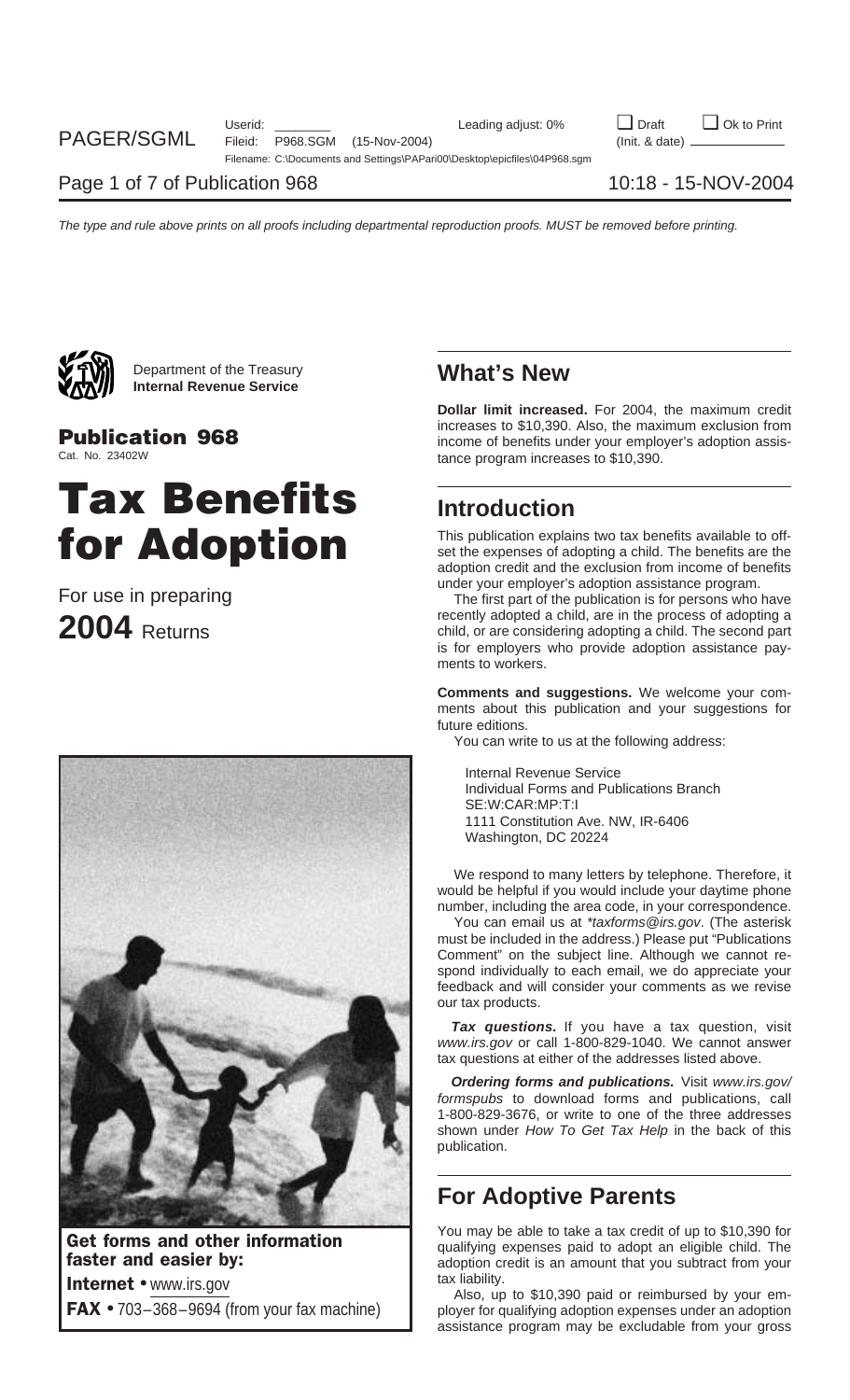income. (However, you cannot exclude this adoption as- All of the adoption assistance payments will be shown in sistance if your employer is an S corporation in which you box 12 of your Form W-2, identified with the letter "T." None own more than 2% of the stock or stock with more than 2% of the payments will be included with your taxable wages in<br>of the voting power.) An adoption assistance program for box 1 of your Form W-2. Therefore if all of the of the voting power.) An adoption assistance program for box 1 of your Form W-2. Therefore, if all of the payments<br>this purpose is a separate written plan set up by an em-<br>guality for the exclusion you will not need to adj

be able to claim a credit of up to \$10,390 and also exclude Your employer is not required to withhold income V<br>Very have modern to what income and the very set of the very set of the very have the set of gualifying expense up to \$10,390 from your income. However, you cannot the state on payments for qualifying expenses under claim both a credit and an exclusion for the same expense. claim both a credit and an exclusion for the same expense.

sary adoption fees, court costs, attorney fees, traveling tax payments, to avoid a penalty for underpayment of expenses (including amounts spent for meals and lodging) estimated tax. expenses (including amounts spent for meals and lodging) while away from home, and other expenses directly related to, and whose principal purpose is for, the legal adoption of an eligible child. **Dollar Limit**

**Nonqualifying expenses.** Qualifying adoption expenses The amount of your adoption credit or exclusion is limited

- 
- 
- For the adoption of your spouse's child, each.
- 
- 
- Paid or reimbursed by your employer or otherwise both agree.

**Eligible child.** An eligible child must be: same adoption effort.

- 
- 

## **Limits on the Credit or Exclusion** of \$20,780 (\$10,390 for each child).

The credit and the exclusion for qualifying adoption ex-<br>penses are each subject to a dollar limit and an income<br>penses in an effort to adopt an eligible child in 2004 penses are each subject to a dollar limit and an income penses in an effort to adopt an eligible child in 2004.<br>Iimit. These limits apply separately. The credit is also However the adoption is not successful Later in the v

the dollar limit and the income limit, all or part of your gram, you are reimbursed for these expenses in 2004. For<br>employer's adoption assistance payments may not qualify the dollar limit, you must treat the \$12,000 as pa employer's adoption assistance payments may not qualify the dollar limit, you must treat the \$12,000 as paid in one<br>for the exclusion. On your tax return, you must include in adoption effort. Your exclusion from income is for the exclusion. On your tax return, you must include in your income any payments that do not qualify for the \$10,390. You must include the remaining \$1,610 in your exclusion. **income.** 

this purpose is a separate written plan set up by an em-<br>ployer to provide adoption assistance to its employees.<br>See *Adoption assistance program* under *For Employers*,<br>later, for more information.<br>You may claim both a cr



clude any of the payments in your income, your withhold-**Qualifying Expenses** ing may not be enough to cover the tax on those payments. Therefore, you may need to give your employer a new Qualifying adoption expenses are reasonable and neces-<br>Form W-4 to adjust your withholding, or make estimated of

do not include expenses: to \$10,390 for each effort to adopt an eligible child. For this • That violate state or federal law,<br>
• For carrying out any surrogate parenting arrange-<br>
• For carrying out any surrogate parenting arrange-<br>
ment,<br>
and an exclusion, the dollar limit applies separately to<br>
to adopt a di

• Paid using funds received from any federal, state, or<br>lig jointly) adopt a child and both claim the credit or<br>allowed as a credit or deduction under any other<br>federal income tax rule, or<br>federal income tax rule, or<br>the

(except that amounts paid or reimbursed under an The \$10,390 amount is the maximum amount of qualify-<br>adoption assistance program may be qualifying ex-<br>ing expenses taken into account over all tax vears. Thereadoption assistance program may be qualifying ex-<br>
penses for the exclusion).<br>
fore, it must be reduced by the amount of qualifying expenses taken into account in previous years for the

1. Under 18 years old, or **Example 1.** In 2004, you adopt two brothers, Bobby and Sam. Your qualifying adoption expenses paid in 2004 2. Physically or mentally incapable of caring for himself are \$7,500 for Bobby and \$7,500 for Sam. When you figure or herself. the credit, you can take all the expenses into account for both adoptions because they do not exceed the dollar limit

limit. These limits apply separately. The credit is also<br>subject to a limit based on your tax liability. Figure these you pay an additional \$9,000 of qualifying adoption ex-<br>limits on Form 8839, Qualified Adoption Expenses **How the exclusion limits affect your return.** Because of child. Under your employer's adoption assistance pro-<br>the dollar limit and the income limit, all or part of your gram, you are reimbursed for these expenses in 2004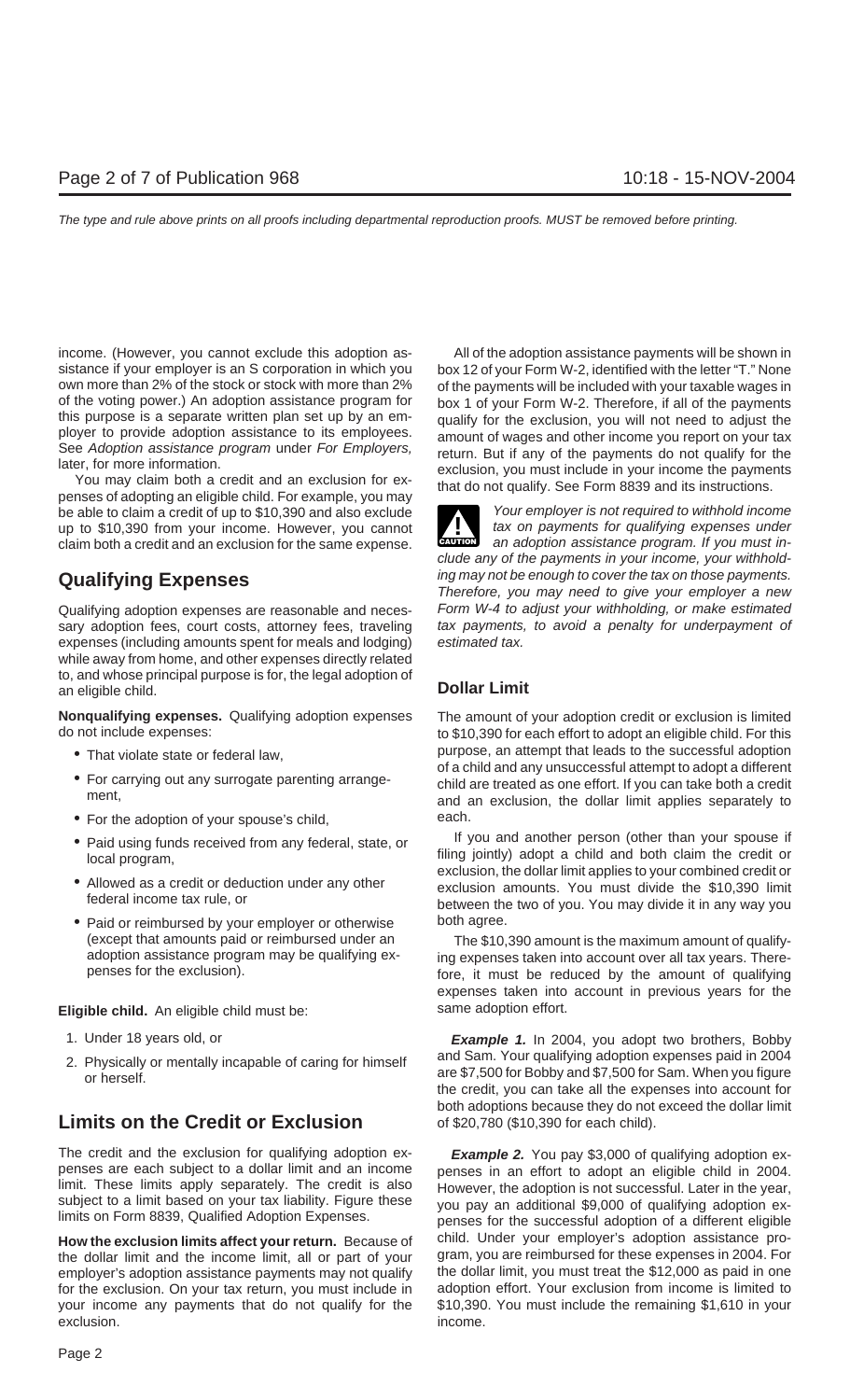The income limit on the adoption credit or exclusion is whichever comes first. Use the worksheet in the Form based on modified adjusted gross income (modified AGI). 8839 instructions to figure your credit carryforward. For 2004, use the following table to see if the income limit<br>will affect your credit or exclusion.<br>**TIP** ply to a credit carried forward.

| IF your modified<br>AGI is | <b>THEN the income limit</b>                 |
|----------------------------|----------------------------------------------|
| \$155,860 or less          | will not affect your credit or<br>exclusion. |
| \$155,861 to \$195,859     | will reduce your credit or<br>exclusion.     |
| \$195,860 or more          | will eliminate your credit or<br>exclusion.  |

**Example.** In 2004, you adopt an eligible child. Your<br>qualifying adoption expenses are \$12,000 and your modi-<br>child is a U.S. citizen or resident, you can take the adoption fied AGI is \$175,860. After you apply the dollar limit credit or exclusion even if the adoption never becomes (\$10,390), you apply the income limit. You use Form 8839 final. Take the credit or exclusion as shown in the following to figure your credit. The income limit reduces your credit tables. by 50%. Your adoption credit is \$5,195.

**Modified AGI.** Your modified AGI for purposes of the exclusion may be different from your modified AGI for purposes of the credit. To figure your modified AGI for the purpose of both the credit and the exclusion, add back the following items to your adjusted gross income (line 37 of Form 1040 or line 22 of Form 1040A).

- The foreign earned income exclusion.
- The foreign housing exclusion or deduction.
- The exclusion for income earned by bona fide residents of American Samoa or Puerto Rico.

To figure your modified AGI for purposes of the exclusion, also add back the student loan interest deduction and the tuition and fees deduction. Also, your modified AGI for purposes of the exclusion includes all benefits you received from your employer's adoption assistance program. Use the worksheet in the Form 8839 instructions to figure your modified AGI for purposes of the exclusion.

The amount of your allowable adoption credit for a year exclusion as shown in the following tables. cannot be more than the total of your regular tax (after reduction by any foreign tax credit) and alternative minimum tax (AMT) for that year, minus the following amounts.

- 1. Credit for child and dependent care expenses.
- 2. Credit for the elderly or the disabled.
- 
- 4. Retirement savings contributions credit.
- 5. Child tax credit.
- 6. Mortgage interest credit.

**Income Limit** If your credit is more than this limit, you can carry forward the unused credit to your next 5 tax years, or until used,



### **When To Take the Credit or Exclusion**

When you can take the adoption credit or exclusion depends on whether the eligible child is a citizen or resident of the United States (including U.S. possessions) at the time the adoption effort begins.

| IF you pay qualifying<br>expenses in                      | THEN take the credit in                    |
|-----------------------------------------------------------|--------------------------------------------|
| any year before the year<br>the adoption becomes<br>final | the year after the year of the<br>payment. |
| the year the adoption<br>becomes final                    | the year the adoption<br>becomes final.    |
| any year after the year<br>the adoption becomes<br>final  | the year of the payment.                   |

| IF your employer pays<br>for qualifying<br>expenses under an<br>adoption assistance<br>program in | <b>THEN take the exclusion</b><br>in |
|---------------------------------------------------------------------------------------------------|--------------------------------------|
| any year                                                                                          | the year of the payment.             |

**Foreign child.** If the eligible child is not a U.S. citizen or **Tax Liability Limit resident**, you cannot take the adoption credit or exclusion unless the adoption becomes final. Take the credit or

| annoi bo moro inan ino iolar or your rogalar lan jallor<br>eduction by any foreign tax credit) and alternative mini-<br>num tax (AMT) for that year, minus the following amounts.<br>1. Credit for child and dependent care expenses.<br>2. Credit for the elderly or the disabled.<br>3. Education credits. | IF you pay qualifying<br>expenses in                      | THEN take the credit in                 |
|--------------------------------------------------------------------------------------------------------------------------------------------------------------------------------------------------------------------------------------------------------------------------------------------------------------|-----------------------------------------------------------|-----------------------------------------|
|                                                                                                                                                                                                                                                                                                              | any year before the year<br>the adoption becomes<br>final | the year the adoption<br>becomes final. |
|                                                                                                                                                                                                                                                                                                              | the year the adoption<br>becomes final                    | the year the adoption<br>becomes final. |
| 4. Retirement savings contributions credit.<br>5. Child tax credit.<br>6. Mortgage interest credit.                                                                                                                                                                                                          | any year after the year<br>the adoption becomes<br>final  | the year of the payment.                |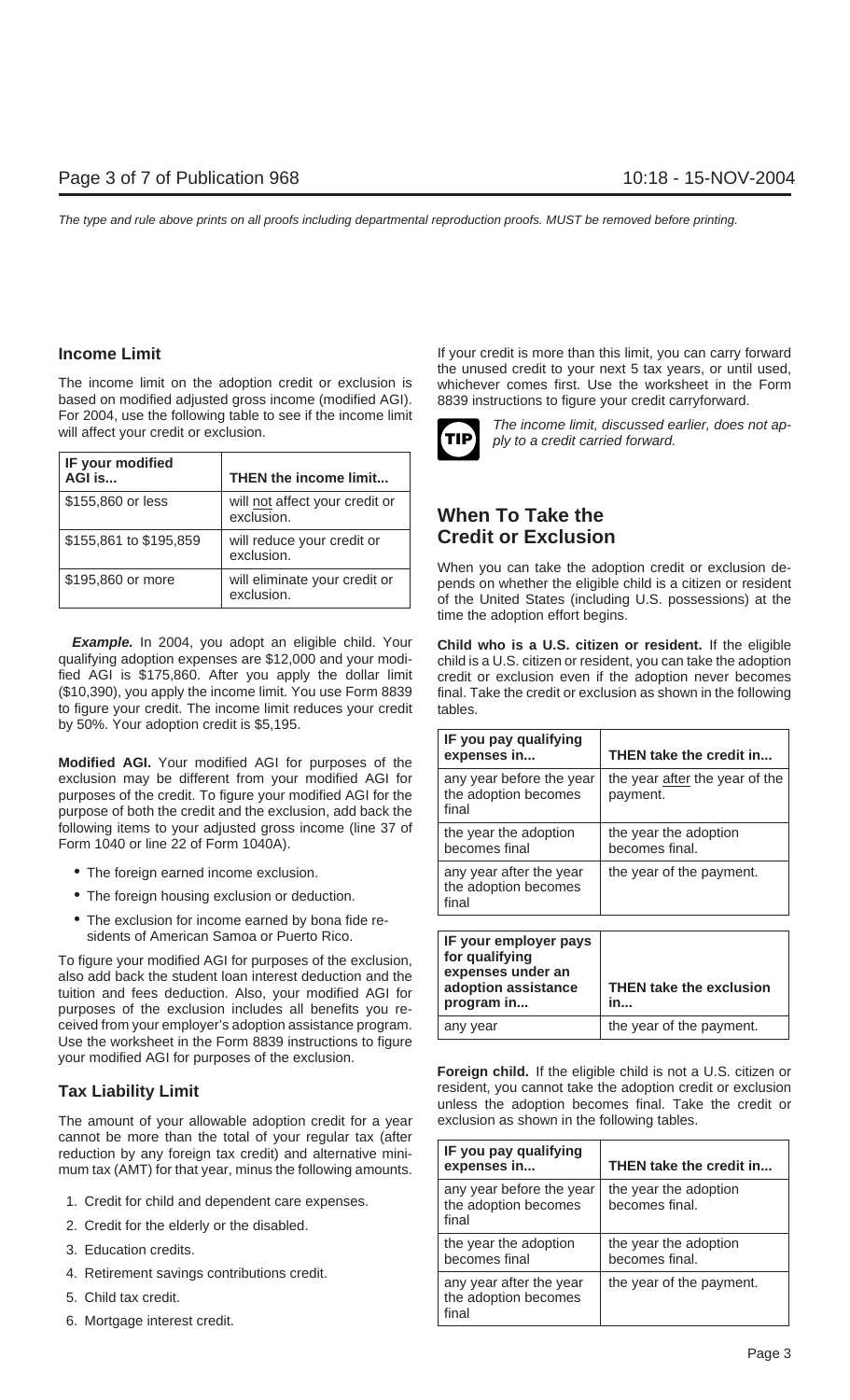**Note.** For the credit, the amount of expenses paid or **How To Take the** incurred before 2002 that can be taken into account is incurred before 2002 that can be taken into account is<br>limited to the pre-2002 dollar limits. The limit on these<br>expenses is \$5,000 (\$6,000 in the case of a child with<br> $\frac{1}{2}$   $\frac{1}{2}$   $\frac{1}{2}$   $\frac{1}{2}$   $\frac{1}{2}$   $\frac{$ 

| IF your employer pays<br>for qualifying<br>expenses under an<br>adoption assistance<br>program in | <b>THEN take the exclusion</b><br>in    |
|---------------------------------------------------------------------------------------------------|-----------------------------------------|
| any year before the year<br>the adoption becomes<br>final                                         | the year the adoption<br>becomes final. |
| the year the adoption<br>becomes final                                                            | the year the adoption<br>becomes final. |
| any year after the year<br>the adoption becomes<br>final                                          | the year of the payment.                |

in a year before the adoption of a foreign child is final, you must include the payments in your income in the year of an X-You pay more than half the cost of keeping up your payment. Then, on your return for the year the adoption becomes final, you can make an adjustment to take the exclusion. See Form 8839 and its instructions. **Child's identifying number.** You must provide an identi-



an adoption assistance program. If you must inmay not be enough to cover the tax on those payments.

to avoid a penalty for underpayment of estimated tax. eligible for an SSN. Apply for an ITIN on Form W-7.

**When adoption is final.** When the adoption becomes 3. An adoption taxpayer identification number (ATIN) if final depends on the type of immediate relative (IR) visa you are in the process of adopting a child who is a under which the child enters the United States. U.S. citizen or resident and cannot get an SSN for

- in matters of child welfare, including adoption. local IRS office or call 1-800-829-1040.
- 

expenses is \$5,000 (\$6,000 in the case of a child with You must file Form 8839 with either Form 1040 or Form special needs). records to support any adoption credit or exclusion claimed.

**Married persons.** If you are married, you must file a joint<br>return to take the adoption credit or exclusion.<br>However, you are not considered married if you are

legally separated under a decree of divorce or separate maintenance. In that case, you can take the credit or exclusion on a separate return.

**Married and living apart.** You can also take the credit or exclusion on a separate return if all of the following statements are true.

- 1. You lived apart from your spouse for the last 6 months of the tax year.
- If your employer makes adoption assistance payments 2. Your home is the eligible child's home for more than<br>a vear before the adoption of a foreign child is final, you blaif the year.
	-

Your employer is not required to withhold income fying number for the child on Form 8839, line 1, column (f). tax on payments for qualifying expenses under Use whichever of the following numbers is appropriate.

- clude the payments in income in the year paid because the social security number (SSN) if the child has one<br>your adoption of a foreign child is not final, your withholding or you will be able to obtain one in time to file
- You may need to give your employer a new Form W-4 to 2. An individual taxpayer identification number (ITIN) if adjust your withholding, or make estimated tax payments, the child is a resident or nonresident alien and not
	- **IR-3 visa.** The adoption of a child who enters the the child in time to file your return. Apply for an ATIN United States on an IR-3 visa is treated as final in

the year the competent authority enters a decree of If you are not sure whether the child is eligible for a adoption. The competent authority is the court or social security number, contact your local Social Security other governmental agency of the foreign country Administration office or call 1-800-772-1213. If you need that has jurisdiction and authority to make decisions information about Form W-7 or Form W-7A, contact your

• **Other IR visas.** The adoption of a child who enters **No identifying number.** If you cannot provide an identhe United States on an IR visa other than an IR-3 tifying number for a child because you tried to adopt an visa is treated as final in the year in which a court of eligible child but were unsuccessful or the adoption was the state in which the child and parents reside enters not final by the end of 2004, complete the entries you can a decree of adoption, re-adoption, or otherwise rec- on Form 8839, line 1. See the instructions for line 1 of the ognizes the adoption decree of the foreign country. form for additional information you may have to provide.

## **Special Rule for Adopting a Child With Special Needs**

The maximum credit and exclusion, subject to the income and tax liability limits discussed earlier, will be allowed for the adoption of a child with special needs even if you do not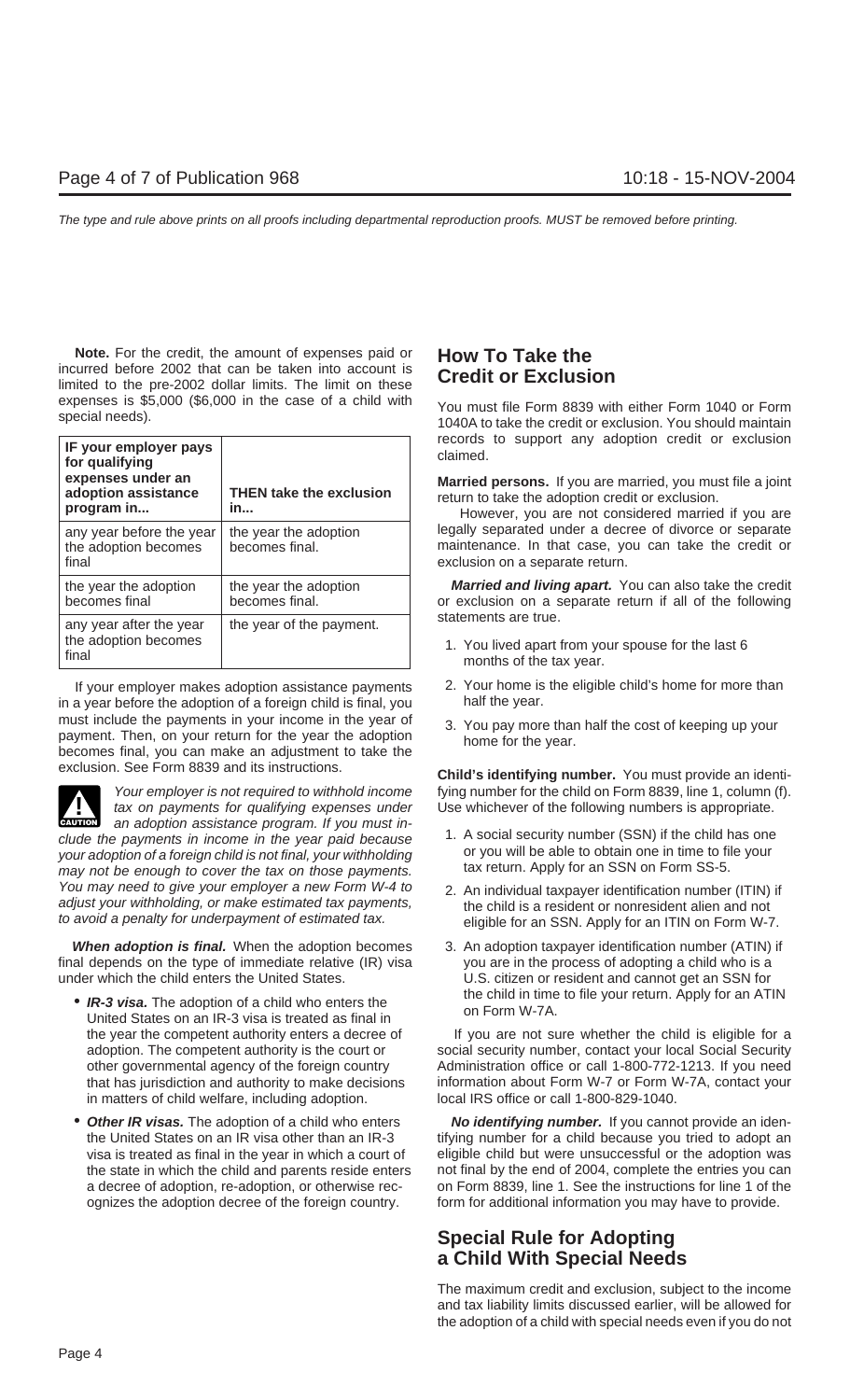have any qualifying expenses. For 2004, the maximum An adoption assistance program can be part of your amount for each is \$10,390. cafeteria plan. An adoption assistance program also in-

**Child with special needs.** An eligible child is a child with Forces and Coast Guard for adoption expenses. special needs if he or she is a citizen or resident of the United States (including U.S. possessions) and a state **Employment taxes.** Amounts you pay or incur under your (including the District of Columbia) determines that the adoption assistance program for an employee's qualifying child cannot or should not be returned to his or her parents' adoption expenses are not subject to income tax withholdhome and probably will not be adopted unless adoption ing. However, these amounts are subject to social security, assistance is provided to the adoptive parents. Factors Medicare, and federal unemployment taxes. used by states to determine if a child has special needs could include: **Form W-2.** You must report all qualifying adoption ex-

- 
- 
- 
- Whether the child has a medical condition or physi- wages in box 1. cal, mental, or emotional handicap.

If your state has determined that the child you are adopting is a child with special needs, you should keep evidence of **How To Get Tax Help** that fact for your records.

If you have an adoption assistance program, your employ- access to tax help. ees may be able to exclude from gross income payments<br>or reimbursements you make for their expenses to adopt a<br>child. Your employees cannot exclude payments or reim-<br>bursements for adoption expenses that were incurred shou before the adoption assistance program was in effect. For The Taxpayer Advocate independently represents your more information on this exclusion, see For Adoptive Par- interests and concerns within the IRS by protecting your ents, earlier. The rights and resolving problems that have not been fixed

program is a separate written plan of an employer that meets all of the following requirements. The contacts and ensure that your case is given a complete

- 1. It benefits employees who qualify under rules set up To contact your Taxpayer Advocate: by you, which do not favor highly compensated employees or their dependents. To determine whether • Call the Taxpayer Advocate toll free at vour plan meets this test, do not consider employees 1-877-777-4778. your plan meets this test, do not consider employees excluded from your plan who are covered by a col-<br>
lective bargaining agreement, if there is evidence your area.<br>
that adoption assistance was a subject of good-faith your area. bargaining. • Call 1-800-829-4059 if you are a TTY/TDD user.
- 2. It does not pay more than 5% of its payments during Visit www.irs.gov/advocate. the year for shareholders or owners (or their spouses the stock or of the capital or profits interest of your business.
- 
- penses. **penses**.

cludes programs that reimburse members of the Armed

• The child's ethnic background, ethnic background, the child's ethnic background, tance program for each employee for the year in box 12 of • The child's age, the employee's Form W-2. Use Code "T" to identify this and the employee's Form W-2. Use Code "T" to identify this and this amount. Also include this amount in the totals for social • Whether the child is a member of a minority or sib-<br>ling group, or<br>However, do not include this amount with the employee's

You can get help with unresolved tax issues, order free publications and forms, ask tax questions, and get more **For Employers For Employers For Employers For Employers For Employers For Employers For the IRS** in several ways. By selecting the method that is best for you, you will have quick and easy

through normal channels. While Taxpayer Advocates can-**Adoption assistance program.** An adoption assistance not change the tax law or make a technical tax decision, program is a separate written plan of an employer that they can clear up problems that resulted from previous and impartial review.

- 
- 
- 
- 

or dependents). A shareholder or owner is someone For more information, see Publication 1546, The Taxwho owns (on any day of the year) more than 5% of payer Advocate Service of the IRS—How To Get Help<br>the stock or of the capital or profits interest of your With Unresolved Tax Problems.

-3. You give reasonable notice of the plan to eligible<br>able, get Publication 910, IRS Guide to Free Tax Services.<br>It contains a list of free tax publications and an index of tax 4. Employees provide reasonable substantiation that topics. It also describes other free tax information services, payments or reimbursements are for qualifying ex- including tax education and assistance programs and a list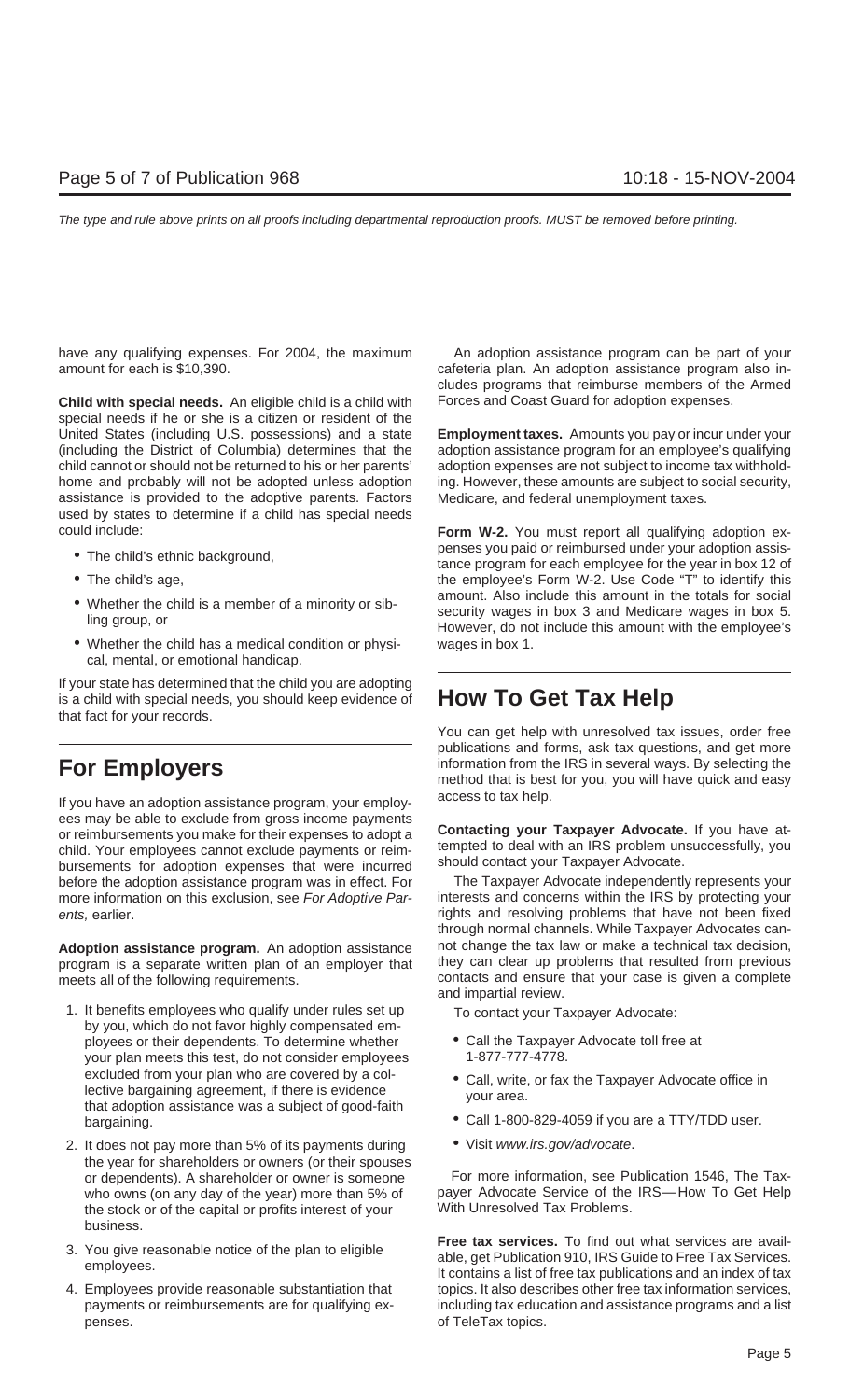

- E-file your return. Find out about commercial tax TeleTax topics. Call 1-800-829-4477 and press 2 to preparation and e-file services available free to eligi-<br>preparation and e-file services available free to eligi-<br>lis ble taxpayers. The set of the set of the set of the set of the set of the set of the set of the set of the set of the set of the set of the set of the set of the set of the set of the set of the set of the set of the set o
- Check the status of your 2004 refund. Click on Refund information. If you would like to check the Where's My Refund. Be sure to wait at least 6 weeks status of your 2004 refund call 1-800-829-4477 at
- 
- 
- 
- 
- 
- 
- Sign up to receive local and national tax news by email. **Walk-in.** Many products and services are avail-
- Get information on starting and operating a small **the starting and operation** a walk-in basis. business.



you will hear instructions on how to use the service. The from a CD-ROM or photocopy from reproducible

For help with transmission problems, call Internal Revenue Code, regulations, Internal Reve-703-487-4608. nue Bulletins, and Cumulative Bulletins available for

Long-distance charges may apply. The contract of the research purposes.



- 
- 
- Solving problems. You can get face-to-face help www.irs.gov/localcontacts or look in the phone book solving tax problems every business day in IRS Tax-<br>payer Assistance Centers. An employee can explain Service. IRS letters, request adjustments to your account, or ment, Internal Revenue Service. The same address that applies to your part of the country.
- **Internet.** You can access the IRS website 24 TTY/TDD equipment. If you have access to TTY/ hours a day, 7 days a week, at www.irs.gov to: TDD equipment, call 1-800-829-4059 to ask tax questions or to order forms and publications.
	- listen to pre-recorded messages covering various
- Where's My Refund. Be sure to wait at least 6 weeks<br>from the date you filed your return (3 weeks if you<br>filed electronically). Have your 2004 tax return avail-<br>able because you will need to know your filing status<br>from the able because you will need to know your filling status from the date you filed your return (3 weeks if you and the exact whole dollar amount of your refund. filed electronically). Have your 2004 tax return avail-• Download forms, instructions, and publications. <br>able because you will need to know your filing status and the exact whole dollar amount of your refund. • Order IRS products online.

• Research your tax questions online. **Evaluating the quality of our telephone services.** To • Search publications online by topic or keyword. ensure that IRS representatives give accurate, courteous, <ul>\n<li>View Internal Revenue Bulletins (IRBs) published in the last few years.</li>\n<li>Figure your withholding allowsances using our Form W-4 calculator.</li>\n<li>W-4 calculator.</li>\n</ul>\n<p>Now the last few years.</p>\n<p>We use several methods to evaluate the quality of our telephone services. One method is for a second IRS representative to sometimes listen in our record telephone calls. Another is to ask some callers to complete a short survey at the end of the call.</p>



- *Products.* You can walk in to many post offices, libraries, and IRS offices to pick up certain forms, **Fax.** You can get over 100 of the most requested instructions, and publications. Some IRS offices, liforms and instructions 24 hours a day, 7 days a braries, grocery stores, copy centers, city and county week, by fax. Just call 703-368-9694 from the government offices, credit unions, and office supply telephone connected to your fax machine. When you call, stores have a collection of products available to print items you request will be faxed to you. example and proofs. Also, some IRS offices and libraries have the
	- **Phone.** Many services are available by phone. Services. You can walk in to your local Taxpayer Assistance Center every business day to ask tax questions or get help with a tax problem. An em-• Ordering forms, instructions, and publications. Call<br>1-800-829-3676 to order current-year forms, instruc-<br>tions, and publications and prior-year forms and in-<br>structions. You should receive your order within 10<br>days.<br>day • Asking tax questions. Call the IRS with your tax schedule an in-person appointment at your conve-<br>questions at 1-800-829-1040. nience. To find the number, go to

help you set up a payment plan. Call your local **Mail.** You can send your order for forms, instruc-Taxpayer Assistance Center for an appointment. To  $\Box$   $\Box$  tions, and publications to the Distribution Center find the number, go to *www.irs.gov/localcontacts* or **nearest to you and receive a response within 10** look in the phone book under United States Govern-<br>business days after your request is received. Use the